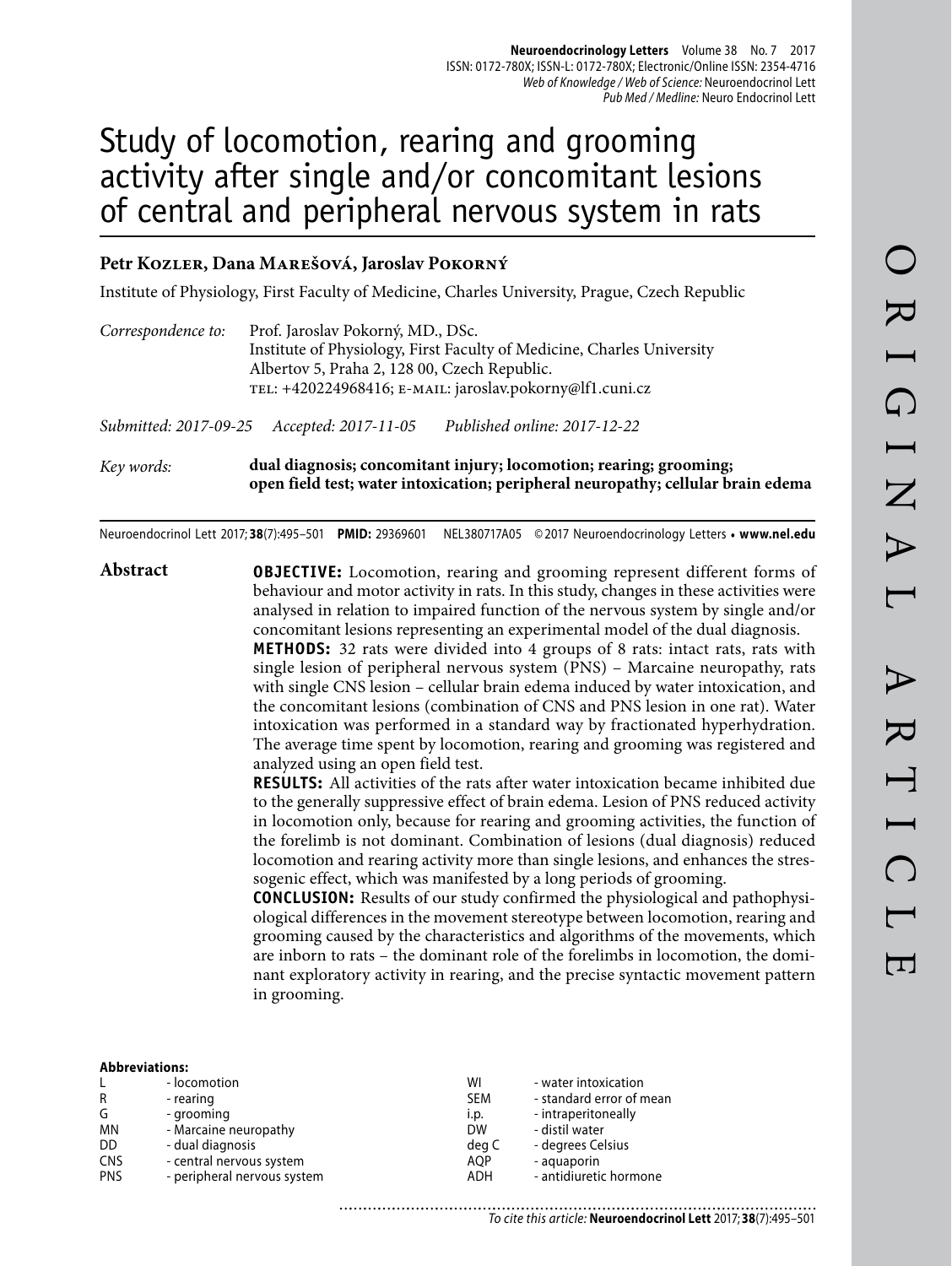# **INTRODUCTION**

The concept of dual diagnosis was originally introduced into psychiatric clinical practice for the simultaneous occurrence of mental illness and alcohol or drug addiction (Ridgely *et al.* 1990). Since the mid-1980s it has been used also for simultaneous brain and spinal cord injuries, in order to develop new treatment and rehabilitation protocols for adequate and optimal procedures that would respect the mutual interaction of the consequences of the two different injuries. In the present literature, attention in this field is given to the issue of clinical studies, but also to the presentation of experimental models (Arzaga *et al.* 2003; Macciocchi *et al.* 2008; Inoue *et al.* 2013; Kokotilo *et al.* 2009; Schallert & Woodlee 2003; Strong *et al.* 2009).

In our laboratory, an experimental dual diagnosis model was developed on the bases of concomitant lesions – cellular brain edema induced by water intoxication (WI) – (CNS lesion) plus brachial plexus blockade induced by application of a local anaesthetic – (PNS lesion) and their effects were tested according to motor activity assessed with the open field test (Hall 1934; Prut & Belzung 2003; Aragão *et al.* 2011; Russell *et al.* 2011; Jandová *et al.* 2014; Kozler *et al.* 2013; Šlamberová *et al.* 2013).

In the present study the elementary spontaneous motor activities were recorded and analyzed: horizontal movement – locomotion, vertical movement (rearing) – exploratory behaviour and grooming – comfort behaviour (Schaller t& Woodlee 2003; Sousa *et al.* 2006; Kalueff & Tuohimaa 2005). The aim of this study was to find out how the elementary spontaneous movements of adult rats are influenced by a single lesion (induced brain edema or blocking of the brachial plexus) and by a concomitant one (combined CNS and PNS lesions in one rat).

# **MATERIAL AND METHODS**

All experiments were approved by the Ethical Committee of the First Faculty of Medicine (Charles University in Prague) and were in agreement with the Guidelines of the Animal Protection Law of the Czech Republic

**Tab. 1.** Groups of rats.

| <b>Rats without</b><br>water intoxication | <b>Control group</b> | B<br><b>Marcaine group</b> |
|-------------------------------------------|----------------------|----------------------------|
| No                                        | 8                    | 8                          |
| Body weight<br>(Mean $\pm$ SEM) g         | $415.5 \pm 9.413$    | $417.0 \pm 11.62$          |
|                                           |                      |                            |
| <b>Rats after</b><br>water intoxication   | WI group             | Е<br>WI + MN group         |
| No                                        | 8                    | 8                          |

and Guidelines for the treatment of laboratory animals EU Guidelines 86/609/EEC. Experiments were done using male Wistar strain rats of our own breed.

The first group of experimental animals (16 rats) was not influenced by water intoxication. One half of them (eight animals) formed group A (control, intact rats), the second half was group B (MN). Another16 rats were intoxicated with water (WI) and they were divided in a similar way: group  $D$  (WI only), group  $E$  (WI + MN) (see Table 1).

The sham groups to groups B and E were performed (sham blockade – instead of Marcaine, Aqua pro injectione was administered, groups C and F) but the results are not mentioned in the present paper; they were discussed in our previous paper (Kozler *et al.* 2017, in press).

## *Surgery*

Injection of solutions in groups B, C, E and F was performed in spontaneously ventilating rats in inhalation anaesthesia with isoflurane (Florane ®, AbbVie s.r.o.). In the back position with abducted and fixed limbs, a needle was introduced through the skin into shoulder of the right forelimb and within three minutes one third of the total dose was injected to the inner part of the brachial plexus, another one third was applied below and the remaining one above the plexus. To block the brachial plexus, the local anaesthetic Marcaine in a 0.5% solution was used. Marcaine, 0.5% (bupivacaine hydrochloride solution for injection, MARCAINE©, AstraZeneca plc) is a local amide type anaesthetic with a rapid onset and prolonged action. It brings a longlasting reversible blockage of the vegetative, sensory and motor nerves as well as the cardiac conductive system. Marcaine blocks flow of the ions across the membrane of the nerve fibers, thereby blocking the development and propagation of action potentials.The size of the dose used for blocking the brachial plexus was determined according to the recommended dose for an adult human (70 kg), used in clinical practice that is maximally effective and safe yet nontoxic (www.medicines. org.uk/emc/medicine/23926). For the blockade of brachial plexus in rats, the dose of 0.2 ml of Marcaine 0.5% solution was used (see average weight of the rats used in the experiment – Table 1). For animals in experimental groups C and F (sham), 0.2 ml of Agua pro injectione was administered instead of Marcaine.

After administration, the inhalation anaesthesia was completed and rats were let to awake spontaneously on the sideway position. After the rat awakened (return of the righting reflex and spontaneous movements), the open field test was performed. The time interval between the end of inhalation anaesthesia and the beginning of the test was 25–30 minutes, depending on and the duration of wakening from anaesthesia.

#### *Water intoxication*

Water intoxication was achieved by fractionized hyperhydration combined with administration of an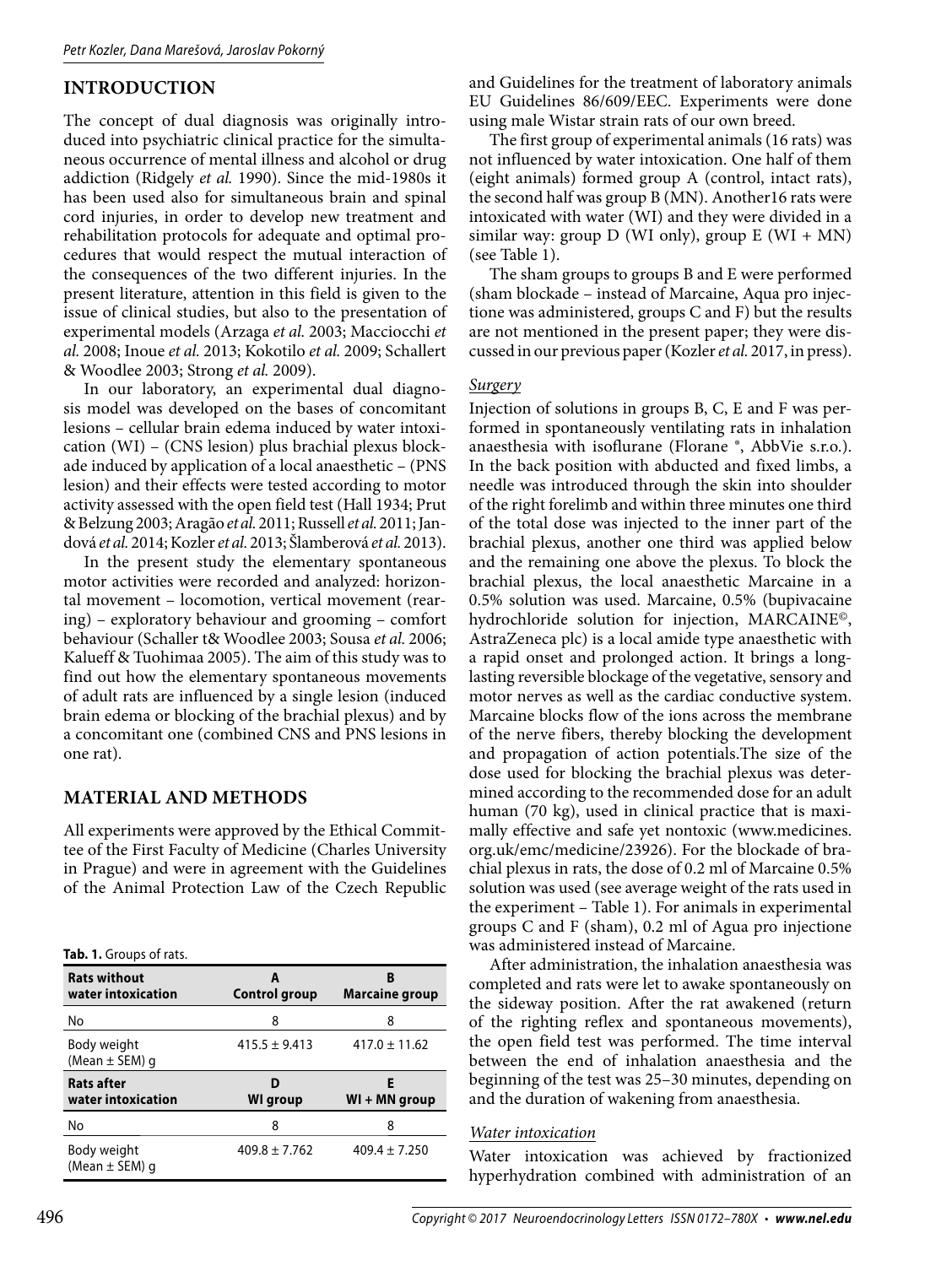antidiuretic drug desmopressin. Distil water (DW) in the total amount corresponding to 20% of the animal's body weight was administered intraperitoneally (i.p.) in three consecutive doses within 24 hours.To prolong effect of water intoxication, antidiuretic drug desmopressin was administered along with each water injection (1/3 of the total dose). Desmopressin (1-desamino-8-D-arginine vasopressin) is an analogue of the human hormone arginine vasopressin (the antidiuretic hormone, or ADH).

Desmopressin (OCTOSTIM®, Ferring) was administered at a dose of 0.03 μg/kg (www.rxmed.com/b.main/ b2.pharmaceutical/OCTOSTIM.html,www.drugs.com/ mmx/octostim.html#citec00119503).

The hyperhydration procedure was standard and corresponded to literary data (Olson *et al.* 1994; Vajda *et al.* 2000; Manley *et al.* 2000; Yamaguchi *et al.* 1997; Silver *et al.* 1999).

#### *Open field test*

To test the motor activity of rats, we used the system Laboras (Metris, B.V., Netherland) for continuous registration and analysis of physical activity. It consists of triangular shaped sensing platform (carbon fiber plate 700 mm  $\times$  700 mm  $\times$  1000 mm  $\times$  30 mm), positioned on two orthogonally placed sensor-transducers and third fixed point attached to bottom plate. Makrolon cage (type III, 840 cm²) is placed on this platform. Any mechanical vibrations caused by the movement of the animal are converted into electrical signals, which are then evaluated using software Laboras. Animals were tested in a darkened room at a constant room temperature 22 to 23 deg C, always in the same time, between 9:00 and 12:00. Horizontal locomotor activity – average time spent in locomotion (s) and vertical activities – rearing (exploratory behaviour) – average duration of rearing (s), grooming (comfort behaviour) – average duration of grooming (s) during one hour at time intervals of ten minutes were recorded and analyzed.

#### *Statistical evaluation*

The results of all measurements were statistically evaluated using the tests of the GraphPad Prism program (parametric ANOVA and nonparametric Kruskal-Wallis test, the statistical significance was set at 5%).

## **RESULTS**

Motor activity of the individual experimental groups is given in the following graphs: average time spent in locomotion (s), average duration of rearing (s) and average duration of grooming (s) during one hour of the observation.

From Figures 1 and 2, the following results can be summarized: motor activities when compared to control group A, locomotion was significantly decreased in all experimental groups. Rearing and grooming was significantly decreased in all groups except for group B. When motor activities were compared in groups with a single lesion (group B, D) and the group with concomitant lesions (group E), locomotion in group E was significantly lower than that of groups B and D, rearing in group E was significantly decreased only against group B, grooming in groups E and D was significantly higher than that in group B.

## **DISCUSSION**

To study the spontaneous behaviour of rats, three basic movement stereotypes were selected for our work according to recent published data (Sousa *et al.*  2006). Using an open field test, interval of one hour, divided in ten minute periods was used to register and analyze activity of experimental and control rats. The



**Fig. 1.** Comparison of the patterns of motor activity in control and experimental groups. Horizontal axis: groups of animals (see Tab. 1), vertical axis: duration of the motor activity in the studied categories given in seconds (s), experimental groups were compared to control group A (\*p<0.05, \*\*p<0.01, \*\*\*p<0.001); results are given in averages ±SEM. In locomotion (left), activity in group B (Marcaine only) was significantly lower compared to activity in control group A. In rearing (middle) and grooming (right) activity in group B vs. activity in control group A was not suppressed. In rats after water intoxication (D) all activity was significantly smaller than in animals of the control group A. In rats with concomitant lesions (E) the activity was significantly lower in locomotion and rearing (left, middle) while in grooming the activity was higher (right) than in animals of the control group A.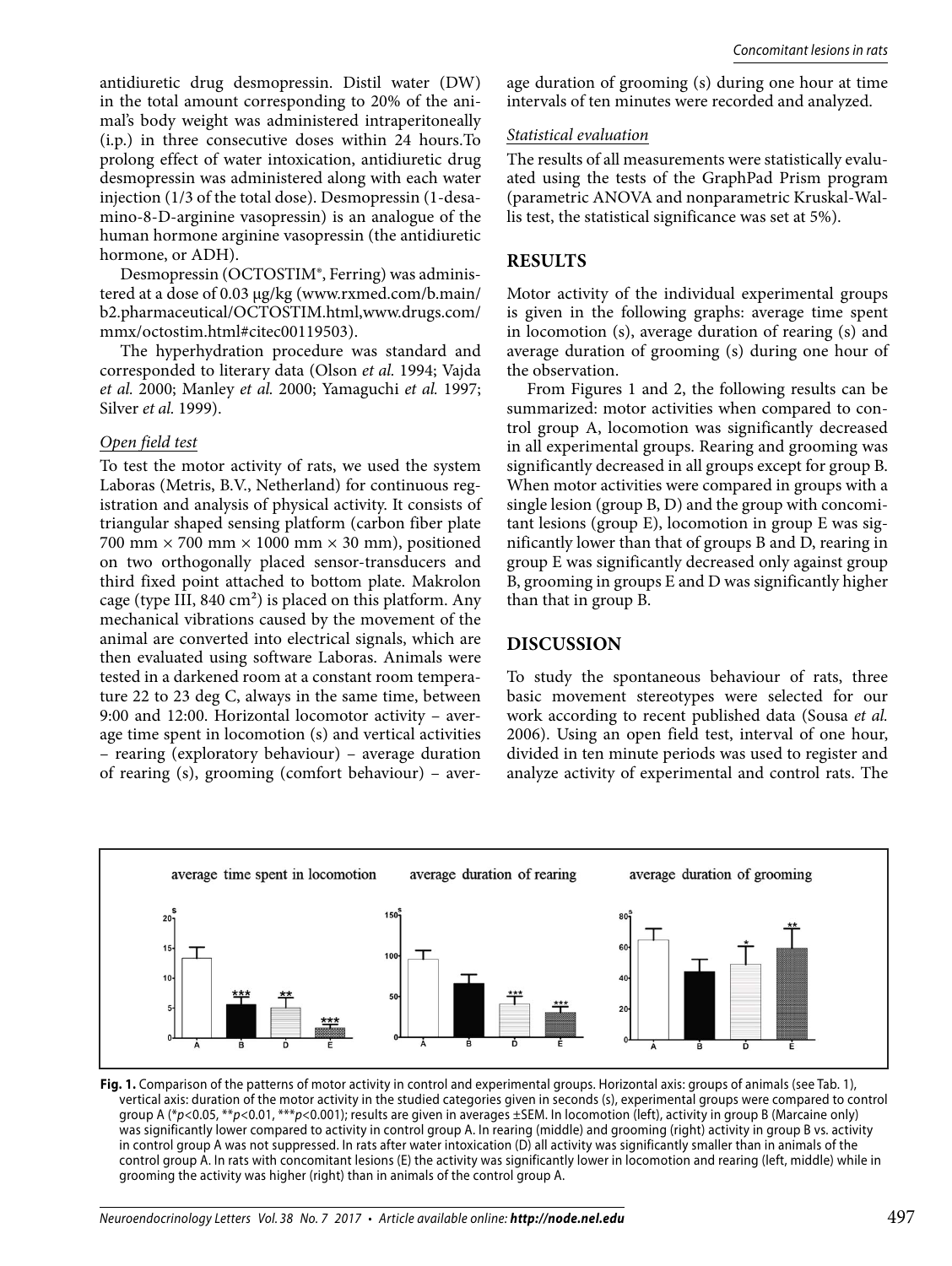

**Fig. 2.** Comparison of the patterns of motor activity in animals with different type of lesion. Horizontal axis: Group B – PNS single lesion (MN), group D – CNS single lesion (WI), and group E – concomitant lesions (MN+WI), vertical axis: duration of the motor activity in the studied categories given in seconds (s),  $(*p<0.05, **p<0.01, ***p<0.001)$ ; results are given in averages ±SEM. When locomotion was studied (average time spent by locomotion) (left), a significant decrease in locomotor activity was found in group E over groups B and D. When rearing behaviour was considered (middle), a significant decrease in activity in group E compared to group B was found. The activity of the animals in group D did not differ from the activities in groups B and E. When the time of grooming was recorded (right), a significant decrease in activity in group B was found in comparison with activities in groups D and E. The activity of rats between groups D and E was not different.

first pattern of behaviour studied was the locomotion, expressed as the average time spent in locomotion (s), represents a horizontal movement activity. The other two monitored activities were vertical: rearing – which in addition to motor activity represents also the exploratory behaviour, and grooming – which is included into the category of comfort behaviour. Both of these last-mentioned vertical activities can be expressed not only as a time spent on the activity but also as a frequency of this activity. In order to keep homogeneity of the results, also the vertical activities were recorded and analyzed only over the time as an average duration of rearing (s) and average duration of grooming (s).

In the study of locomotion it is necessary to consider that the rat is primarily "front-wheel drive" – their forelimbs are dominant for their spontaneous locomotion (Schallert & Woodlee 2003). For the normal functioning of forelimbs the corticospinal pathway supported with the extrapyramidal motor systems are essential (Whishaw *et al.* 1993).

Rearing is included among vertical motion activities, but unlike to locomotion, the movement is performed in a position on the hind legs with the forelegs leaning against the walls of the cage. The aim of the movement is to familiarize with the environment and usually to look for a source of food (Sousa *et al.* 2006). Beside the role of motor pathways, rearing is generated from the medial prefrontal cortex, amygdala and hippocampus (Levine *et al.* 2008;Vitalo *et al.* 2009; Alves *et al.* 2005).

Grooming represents a motor activity performed exclusively by the front limbs in the resting position on the hind limbs (comfort behaviour) (Sousa *et al.*  2006). Grooming in the rat consists of 4–5 sequences routinely, up to 100x repeated movements coordinated into the craniocaudal syntactic pattern. This "no stress comfort grooming" is an inborn pattern and represents

the main activity of a rat when it is not sleeping (Jolles *et al.* 1979). A completely different type of grooming is stress-induced "displacement grooming," in which the syntactic pattern of the movement is completely disintegrated and rat is producing chaotic, uncoordinated movements of the upper limbs. This difference in motion pattern is used to study responses to stress situations (Kalueff & Tuohimaa 2005). The anatomical structure generating syntactic grooming is in the striatum along with a number of connections with the brain stem (Berridge 1989; Berridge & Whishaw 1992).

For the induction of lesions that influenced the locomotor activity, effect of the local anaesthetic Marcaine was used (see the method in detail). For central nervous system lesion, water intoxication was chosen (water intoxication by fractionated hyperhydration along with desmopressin administration – see method in detail). This method induces cytotoxic, cellular brain edema, whose development, timing and consequences have been described by Liang *et al.* (2007). In particular, the authors emphasize that cytotoxic edema, defined as a premorbid cellular process irrespective of the mode of induction (oncotic, ischemic, traumatic), may lead to some functional and anatomical abnormalities (Marešová *et al.* 2014; Kozler & Pokorný 2012; Creed *et al.* 2011; Onaya 2002). Besides, the cellular cytotoxic brain edema inhibits all brain activities, including spontaneous motor activity, because the centers and pathways that control this activity are affected by brain edema as well (Inoue *et al.* 2013).

As stated in the Introduction, this work should answer two questions – whether the lesions of the peripheral or/and central nervous system affect rat's motor activities (first question) and whether the concomitant lesions lead to a higher degree of functional impairment than the single one (second question).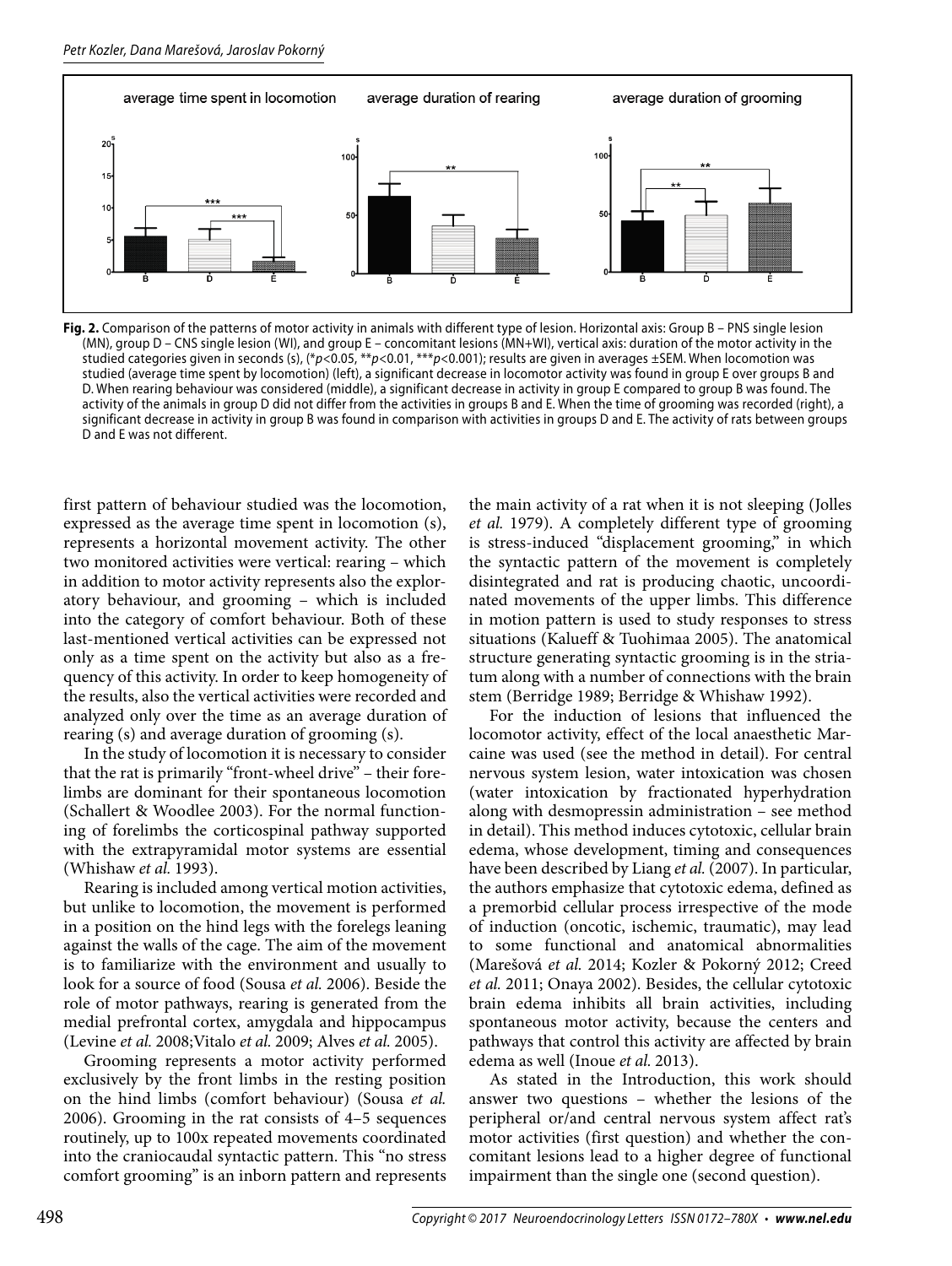The answer to the first question is given in Figure 1. In locomotion, activity in group B (MN) was significantly lower compared to activity in control group A. In rearing and grooming activity in group B vs. activity in control group A was not suppressed. In rearing or grooming the dominant role of the forelimbs is not typical and therefore no significant difference between the intact rats (A) and rats with the blockade of the brachial plexus (B-MN) was observed in contrast to decreased locomotion where the normal function of the forelimbs plays a crucial role (Schallert & Woodlee 2003).

The second type of single lesion by the induction of brain cellular edema (D) brought about inhibition of all the motor activity. Significantly decreased activity in all categories of motor behaviour in water intoxicated rats corresponds to the general decrease of brain activity caused by edema, regardless of the area from which the activity is generated (Whishaw *et al.* 1993; Levine *et al.* 2008; Vitalo *et al.* 2009; Alves *et al.* 2005; Sousa *et al.* 2006; Jolles *et al.* 1979; Kalueff & Tuohimaa 2005; Whishaw *et al.* 1999; Cromwell & Berridge 1996; Kruk *et al.* 1998).

The answer to the second question can be found in Figure 2 which presents results comparing the locomotor activity in isolated lesion groups (B, D) in relation to the combined CNS and PNS lesions (E group).

In locomotion, E group activity was significantly lower than that of B group (MN only) and D group (WI only). The combination of lesions resulted in more intensive motor deficit than the single lesions. This result is fully in agreement with the published finding that contralateral (left) cortex damage along with spinal cord injury at the root level C 5 on the right leads to significantly more severe right anterior limb damage than isolated spinal cord injury (Inoue *et al.* 2013). From this perspective, our result represent a contribution to the discussion of dual lesions in the nervous system (Kokotilo *et al.* 2009; Schallert & Woodlee 2003; Strong *et al.*  2009).

In rearing no difference between groups D and E (after WI – Figure 2) was found, as well as between groups A and B (without WI – Figure 1), indicating that for the vertical movement at the hind limb position during exploration the function of the forelimbs is not dominant. These results indicate that induced cellular edema (D, E) generally inhibits brain activity but does not affect the basic stereotype of the vertical activity of the rat. This finding supports the comparison of the mean duration of rearing in rats with isolated lesions in groups B (MN) and D (WI) versus the group E with both lesions (Figure 2 middle), which showed a statistically significant decrease in the activity of the rearing only in the group E with a concomitant lesions where the stereotype of the vertical activity of the rearing is affected by both lesions of the nervous system (Sousa *et al.* 2006; Levine *et al.* 2008; Vitalo *et al.* 2009; Alves *et al.* 2005). In isolated lesions in groups D (WI) and B (MN), both locomotion and rearing was lower compared to controls; the lowest activity, however, was always in rats with concomitant lesions (group E).

For the grooming the situation was different(see Figure 2 right). The equally long grooming time for groups D and E goes parallel to the rearing, and reflects the fact that in vertical motion activities the rat behaviour is affected more by the cellular brain edema than by peripheral lesions of the forelimb. The grooming time for D and E groups was significantly longer than that of Marcaine only. The result can be considered as evidence that brain edema (D) and edema of the brain accompanied with a peripheral lesion (E) is highly stressful and rat responds spontaneously to this situation by producing the movements that are inborn, automatical and most frequently performed when awaken. While the duration of grooming in group D (WI) was still significantly lower comparing with intact rats (A) which reflects the general inhibition of brain activity due to induced cellular edema, the duration of grooming in group E (concomitant lesions) was even longer than that in group A.

This finding underlined the evidence that grooming represents more "behaviour" activity than the "locomotor" one (Sousa *et al.* 2006).

In our experiment we observed the movement activity during grooming – described in details by Sousa *et al.* (2006) and by Kalueff & Tuohimaa (2005) – of rats in group A and group E. While the intact rats exhibit the classical syntactic movement pattern, the rats with induced cellular edema plus peripheral lesion produced chaotic, uncoordinated movements of the upper limbs. Our observation proved that grooming of rats in group A was a stress-free comfort behaviour and the activity of rats in group E was a stress-based "displacement grooming" (Sousa *et al.* 2006; Kalueff & Tuohimaa 2005; Jolles *et al.* 1979; Whishaw *et al.* 1999; Cromwell *et al.* 1996; Kruk *et al.* 1998).

# **CONCLUSION**

Results of our study confirmed the physiological and pathophysiological differences in the movement stereotype between locomotion, rearing and grooming. These differences arise from various anatomical structures that generate individual activities – the corticospinal pathway with the support of extrapyramidal motor systems (locomotion), medial prefrontal cortex, amygdala and hippocampus (rearing), striatum and brain stem (grooming). Furthermore, the differences are caused by the characteristics and algorithms of the movements, which are inborn to rats – the dominant role of the forelimbs in locomotion, the dominant exploratory activity in rearing, the precise syntactic movement pattern in grooming. Despite these differences, all rat activities after induction of cellular brain edema by water intoxication became inhibited. This was due to the generally suppressive effect of brain edema without any isolated damage in the structures generating individual activi-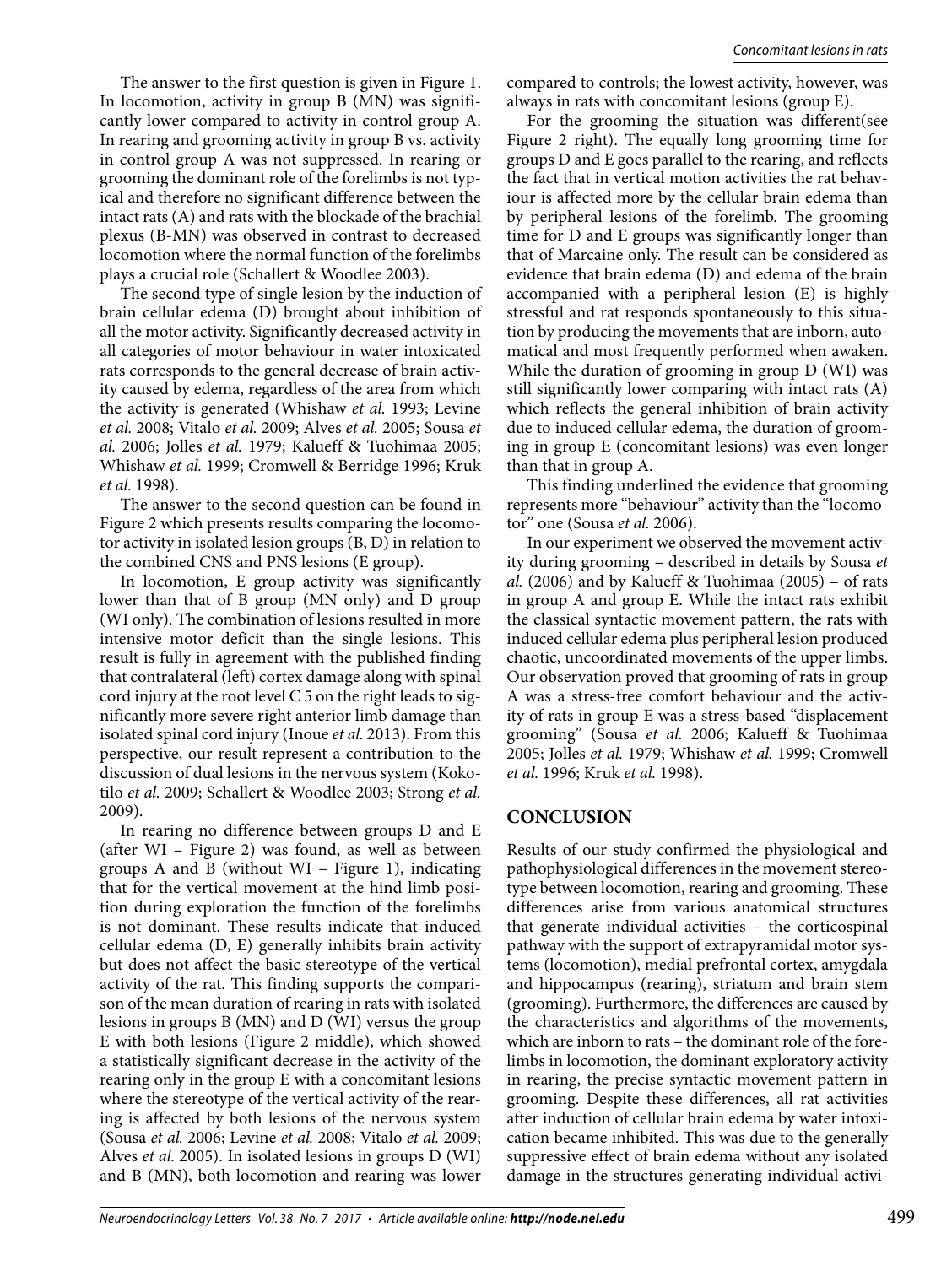ties. Induced peripheral lesions reduced activity in locomotion only, because for the rearing and grooming activities, the function of the forelimb is not dominant. Dual diagnosis of concomitantly induced lesions (cellular edema + peripheral lesions) reduced locomotion and rearing activity more than isolated lesions (cellular edema or peripheral lesions). This finding confirms the literary data on the higher degree of functional impairment in dual diagnoses of CNS injuries (brain and spinal cord). In our study, the combined impairment of the central and peripheral nervous system were used the first time. Dual diagnosis enhances the stressogenic effect, which was manifested by a long periods of grooming, which lack the typical syntactic pattern.

# **ACKNOWLEDGEMENTS**

Supported with grant Progres Q35.

### REFERENCE

- 1 Alves R, Barbosa de Carvalho JG, Benedito MA (2005). High and low rearing subgroups of rats selected in the open field differ in the activity of K+-stimulated p-nitrophenylphosphatase in the hippocampus. Brain Res. **1058**: 178–182.
- 2 AragãoRda S, Rodrigues MA, de Barros KM, Silva SR, Toscano AE, de Souza RE, Manhães-de-Castro R (2011). Automatic system for analysis of locomotor activity in rodents--a reproducibility study. J Neurosci Methods. **195**: 216–221.
- Arzaga D, Shaw V, Vasile AT (2003). Dual diagnoses: the person with a spinal cord injury and a concomitant brain injury. SCI Nurs. **20**: 86–92.
- 4 Berridge KC (1989). Progressive degradation of serial grooming chains by descending decerebration. Behav Brain Res. **33**: 241–253.
- 5 Berridge KC, Whishaw IQ (1992). Cortex, striatum and cerebellum: control of serial order in a grooming sequence. Exp Brain Res. **90**: 275–290.
- 6 Creed JA, DiLeonardi AM, Fox DP, Tessler AR, Raghupathi R (2011). Concussive brain trauma in the mouse results in acute cognitive deficits and sustained impairment of axonal function. J Neurotrauma. **28**: 547–563.
- 7 Cromwell HC, Berridge KC (1996). Implementation of action sequences by a neostriatal site: a lesion mapping study of grooming syntax. J Neurosci. **16**: 3444–3458.
- 8 Hall CS (1934). Emotional behavior in the rat. I. Defecation and urination as measures of individual differences in emotionality. Journal of Comparative Psychology. **18**: 385–403.
- Inoue T, Lin A, Ma X, McKenna SL, Creasey GH, Manley GT, et al. (2013). Combined SCI and TBI: recovery of forelimb function after unilateral cervical spinal cord injury (SCI) is retarded by contralateral traumatic brain injury (TBI), and ipsilateral TBI balances the effects of SCI on paw placement. Exp Neurol. **248**: 136–147.
- 10 Jandová K, Kozler P, Langmeier M, Marešová D, Pokorný J, Riljak V (2014). Influence of low-dose neonatal domoic acid on the spontaneous behavior of rats in early adulthood. Physiol Res. **63**Suppl 4: S521–8.
- 11 Jolles J, Rompa-Barendregt J, Gispen WH (1979). Novelty and grooming behavior in the rat. Behavioral and Neural Biology. **25**: 563–572.
- 12 Kalueff AV, Tuohimaa P (2005). The grooming analysis algorithm discriminates between different levels of anxiety in rats: potential utility for neurobehavioural stress research. J Neurosci Methods. **143**:169–177.
- 13 Kokotilo KJ, Eng JJ, Curt A (2009). Reorganization and preservation of motor control of the brain in spinal cord injury: a systematic review. J Neurotrauma. **26**: 2113–2126.
- 14 Kozler P, Pokorný J (2012). Effect of methylprednisolone on the axonal impairment accompanying cellular brain oedema induced by water intoxication in rats. Neuro Endocrinol Lett. **33**: 782–786.
- 15 Kozler P, Riljak V, Pokorný J (2013). Both water intoxication and osmotic BBB disruption increase brain water content in rats. Physiol Res. **62**Suppl 1: S75–80.
- 16 Kozler P, Marešová D, Pokorný J (2017): An experimental model of the "dual diagnosis": Effect of cytotoxic brain edema plus peripheral neuropathy on the spontaneous locomotor activity of rats. In press.
- 17 Kruk MR, Westphal KG, Van Erp AM, van Asperen J, Cave BJ, Slater E, de Koning J, Haller J (1998). The hypothalamus: cross-roads of endocrine and behavioural regulation in grooming and aggression. NeurosciBiobehav Rev. **23**: 163–177.
- 18 Levine JB, Leeder AD, Parekkadan B, Berdichevsky Y, Rauch SL, Smoller JW, Konradi C, Berthiaume F, Yarmush ML (2008). Isolation rearing impairs wound healing and is associated with increased locomotion and decreased immediate early gene expression in the medial prefrontal cortex of juvenile rats. Neuroscience. **151**: 589–603.
- 19 Liang D, Bhatta S, Gerzanich V, Simard JM (2007). Cytotoxic edema: mechanisms of pathological cell swelling. Neurosurg Focus. **15**: E2.
- 20 Macciocchi S, Seel RT, Thompson N, Byams R, Bowman B (2008). Spinal cord injury and co-occurring traumatic brain injury: assessment and incidence. Arch Phys Med Rehabil. **89**: 1350– 1357.
- 21 Manley GT, Fujimura M, Ma T, Noshita N, Filiz F, Bollen AW, Chan P, Verkman AS (2000). Aquaporin-4 deletion in mice reduces brain edema after acute water intoxication and ischemic stroke. Nat Med **6**: 159–163.
- 22 Marešová D, Kozler P, Pokorný J (2014). Neuronal excitability after water intoxication in young rats. Neuro Endocrinol Lett. **35**: 274–279.
- 23 Olson JE, Evers JA, Banks M (1994). Brain osmolyte content and blood-brain barrier water permeability surface area product in osmotic edema. ActaNeurochir. Suppl **60**: 571–573.
- 24 Onaya M (2002). Neuropathological investigation of cerebral white matter lesions caused by closed head injury. Neuropathology **22**: 243–251.
- 25 Prut L, Belzung C (2003). The open field as a paradigm to measure the effects of drugs on anxiety-like behaviors: a review. Eur J Pharmacol. **28**:3–33.
- 26 Ridgely MS, Goldman HH, Willenbring M (1990). Barriers to the care of persons with dual diagnoses: organizational and financing issues. Schizophr Bull. **16**: 123–132.
- 27 Russell KL, Kutchko KM, Fowler SC, Berman NE, Levant B (2011). Sensorimotor behavioural tests for use in a juvenile rat model of traumatic brain injury: assessment of sex differences. J Neurosci Methods. **199**: 214–222.
- 28 Schallert T, Woodlee MT (2003). Brain-dependent movements and cerebral-spinal connections: key targets of cellular and behavioural enrichment in CNS injury models. J Rehabil Res Dev. **40**: 9–17.
- 29 Silver SM, Schroeder BM, Bernstein P, Sterns RH (1999). Brain adaptation to acute hyponatremia in young rats. Am J Physiol**. 276**: R1595–1599.
- 30 Slamberová R, Macúchová E, Nohejlová-Deykun K, Schutová B, Hrubá L, Rokyta R (2013). Gender differences in the effect of prenatal methamphetamine exposure and challenge dose of other drugs on behaviour of adult rats. Physiol Res. **62**Suppl 1: S99–S108.
- 31 Sousa N, Almeida OF, Wotjak CT (2006). A hitchhiker's guide to behavioral analysis in laboratory rodents. Genes Brain Behav. Suppl**2**: 5–24.
- 32 Strong MK, Blanco JE, Anderson KD, Lewandowski G, Steward O (2009). An investigation of the cortical control of forepaw gripping after cervical hemisection injuries in rats. Exp Neurol. **217**: 96–107.